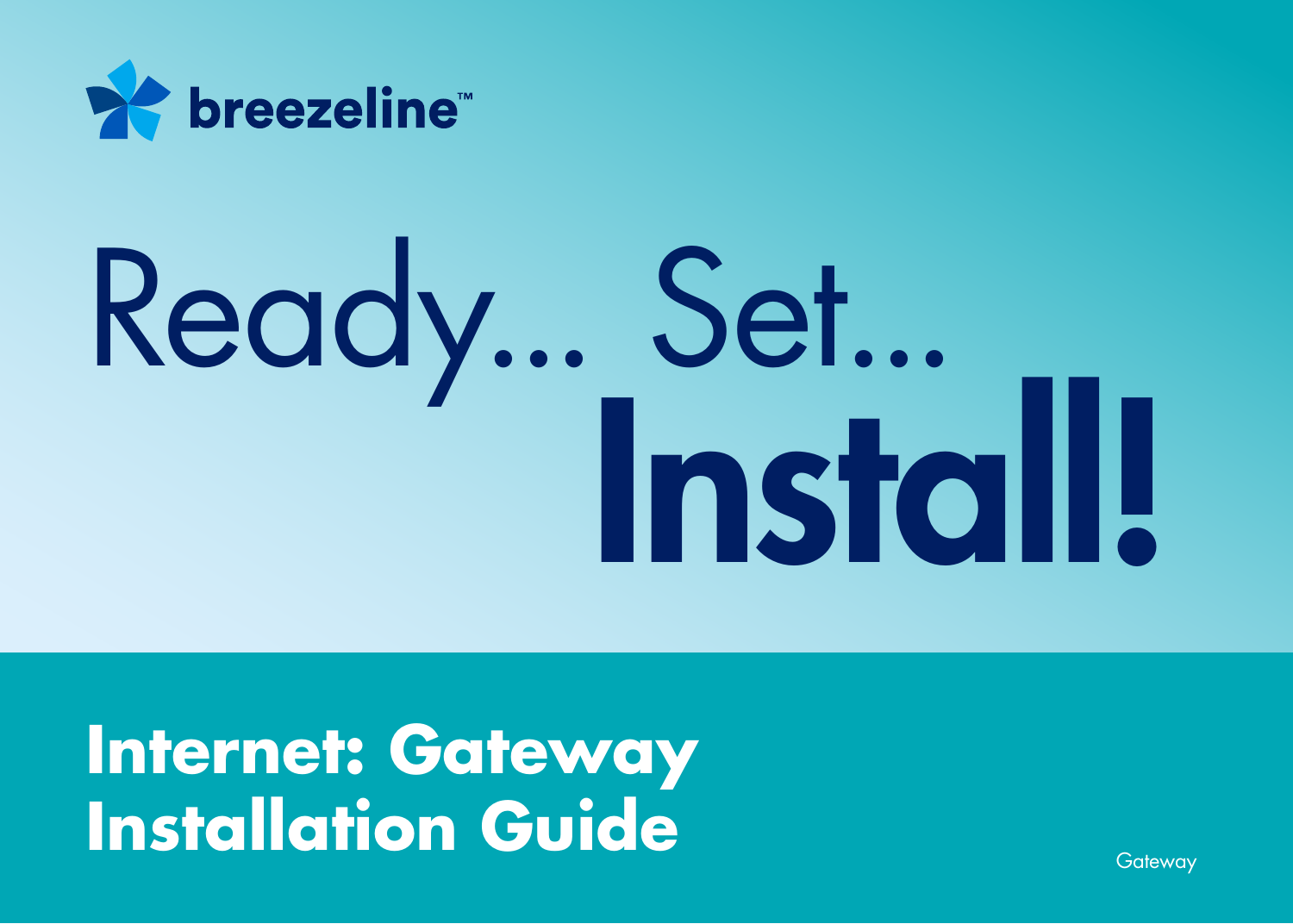## Thanks for choosing Breezeline™

We're excited to deliver our unlimited high-speed Internet and WiFi services directly to you. In this guide, you'll find everything you need to start utilizing our reliably fast Internet for all your working, video and streaming needs.

#### What's inside?



#### Getting your gateway connected

Follow these easy steps to setup your new internet service.



Note: If you have ordered Breezeline Voice service, you will also need a phone cord, which will be included. Please refer to page 6 for phone instructions.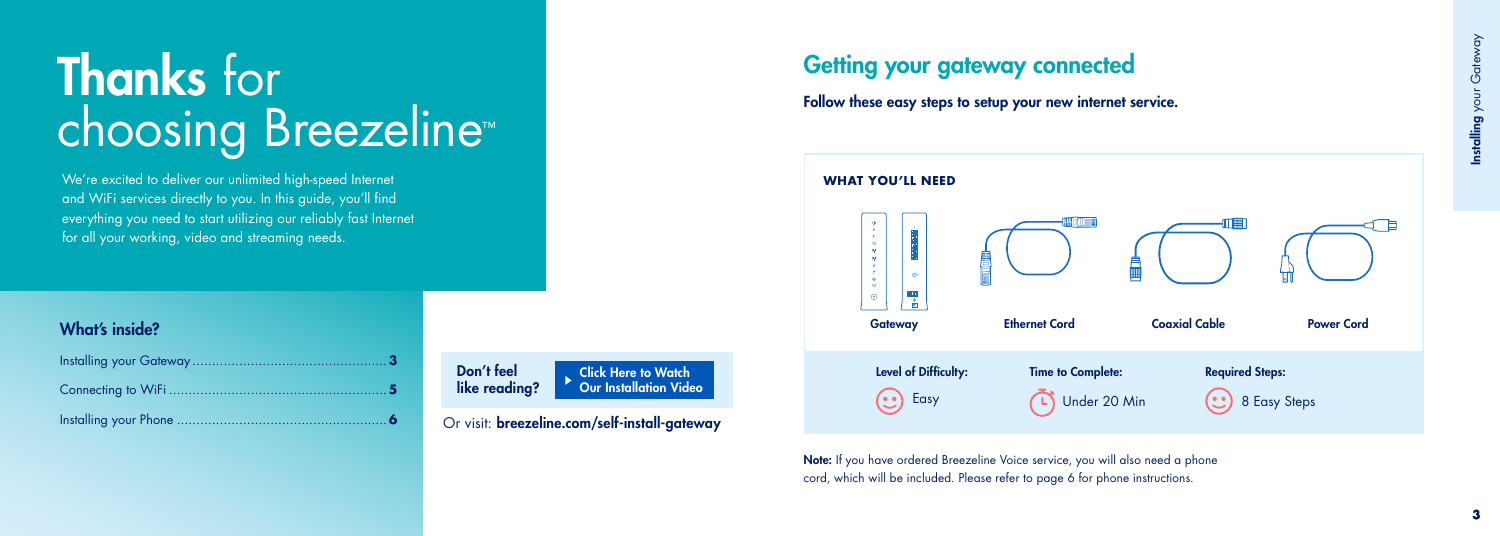#### How to set up your gateway

Follow the steps below to connect your new Breezeline Gateway, the all-inone device that allows you to utilize both wired and wireless (WiFi) devices.

- **1.** Locate a cable wall outlet (coaxial) in a central location. It will look like this:
- **2.** Connect coaxial cable from the wall to gateway  $\blacktriangle$  (insert into connector and turn barrel to tighten).
- **3.** Connect power cord from gateway to the wall outlet  $\bullet$ . The gateway will update once powered on, which could last around 10 minutes. Once the lights are glowing steady, it's ready to use.
- **4.** If you're connecting a wired device, use the Ethernet cord provided to connect the gateway to the back of the device  $\bullet$ .



Note: If you're connecting Breezeline Voice service, use the phone cord to connect your phone to the gateway  $\bullet$ .

#### Connect your gateway to WiFi

To connect to your new WiFi network, you can keep the default WiFi network names and password OR you can rename them. To connect to the default WiFi network:

- **1.** Look for the label on the bottom of your gateway (example shown here). You'll see both 2.4GHz and 5GHz "SSIDs", as well as a "Pre-Shared Key" or password.
- 
- **2.** On your smartphone or laptop go to "WiFi Settings".
- **3.** Locate the unique 5G SSID on your gateway, and then select it from your available WiFi networks list. If you don't see the 5G SSID listed, select the 2.4G SSID instead. Then input the password or "Pre-Shared Key" from your label. Your device is now connected to your home WiFi network!
- **4.** Repeat steps 2 and 3 to connect all the wireless devices in your home to your new WiFi network.

Note: To rename your new WiFi networks, please visit breezeline.com/self-install-gateway for further instructions.



Tip: If you are also activating WiFi Your Way™ Home, follow the instructions on the WiFi Your Way™ Home Ready Set Go Instructions to download the App and activate your pods.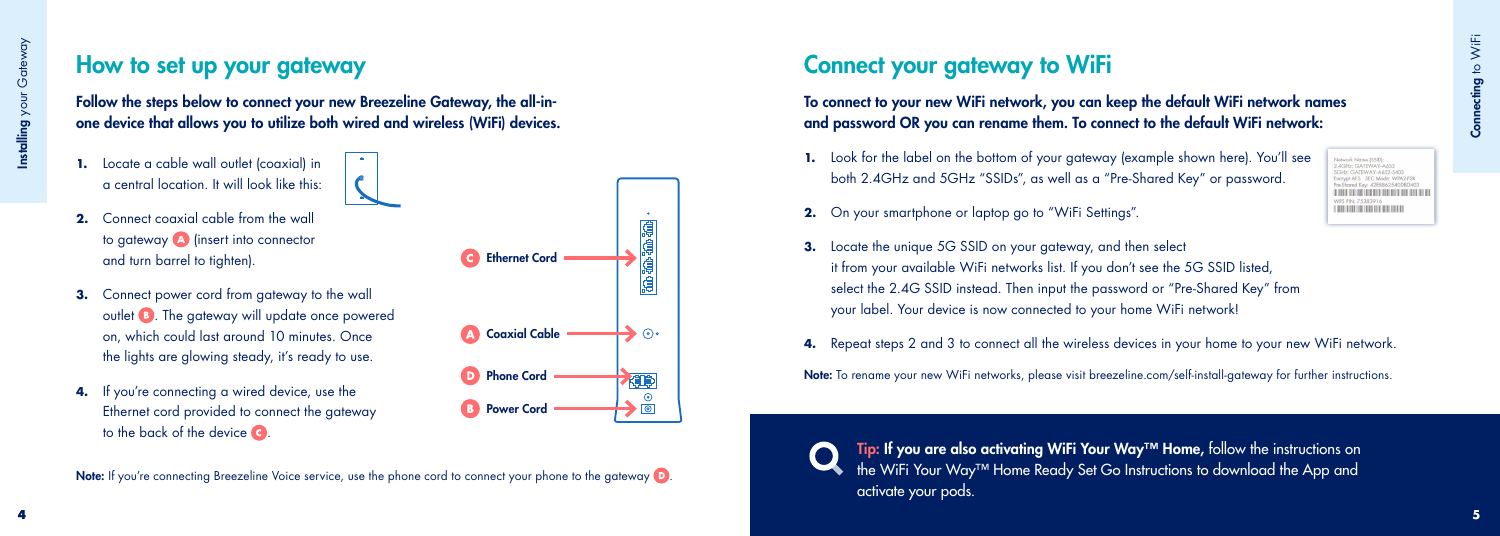#### Getting your phone service connected

If you ordered Breezeline Voice, follow these easy instructions to set up your phone service.



#### How to set up your phone

After connecting your Breezeline Gateway, follow these steps to connect your phone line. To get started you will need a phone and a phone cord.

Note: For this activation step, do not connect the gateway phone port to any phone jacks.

- **1.** Connect the phone cord from your phone **A** into phone port  $#1$  on the back of the gateway  $\bullet$ .
- **2.** You should now hear a dial tone.
- **3.** From this phone, call the activation line at 1.888.674.4738 to complete the set up of your phone line and features. The activation team will assist you with connecting any additional phones.